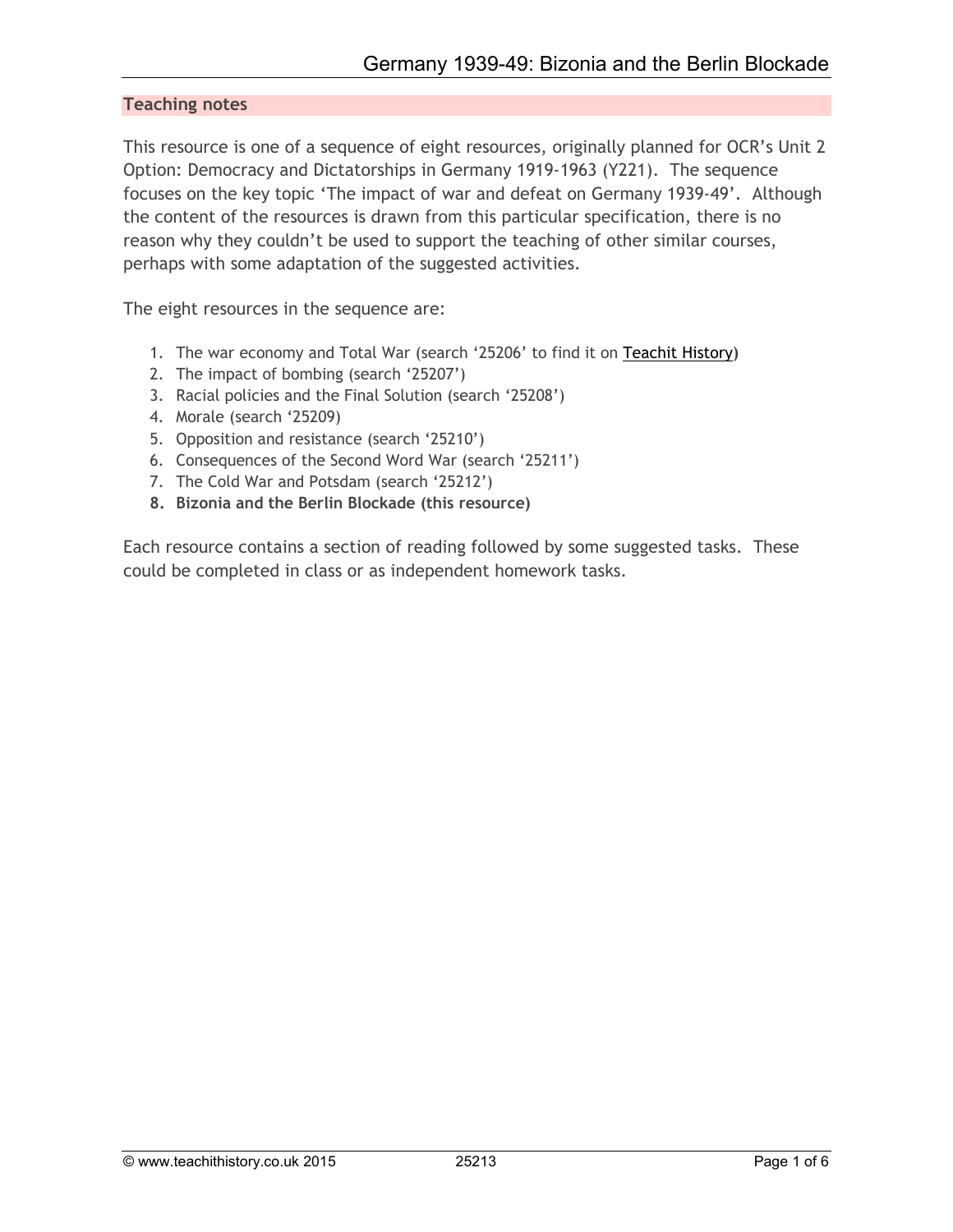# **Background**

Stalin's shock at the German invasion of Russia in 1941, and the resulting destruction, had made him extremely security conscious. He had always believed an attack on Russia would come from the west and the Second World War had proven this to him. He now believed that the western allies were planning an attack on the USSR and his spies within the British security services confirmed that Churchill and some of his generals had discussed this possibility. He closely watched what the western occupying powers in Germany were doing, believing that the next attack on Russia would come from a resurgent Germany, armed and encouraged by the British and Americans. It was these suspicions, combined with the actions of the allies in 1946 and 1947 that led Stalin to put pressure on the alliance by blockading Berlin.



Stalin by Hulton Archive/Getty Images / Credit: Hulton Archive / Hulton Archive Editorial / Getty Images / Universal Images Group / Copyright © Getty Images / For Education Use Only. This and millions of other educational images are available through Britannica Image Quest. For a free trial, please<br>visit www.britannica.co.uk/trial

By 1947 the Americans had become deeply alarmed by the prospect of Communist takeovers not only in eastern European countries but also in the west. The existence of powerful Communist parties in France and Italy and a civil war between Communist and royalists in Greece led the USA to focus on the threat of Communism in Germany intently. The British, financially bankrupted by the war, wanted to create a viable German state as quickly as possible, thus ending Britain's responsibility to police and to feed the German citizens of her occupation zone. The British and Americans agreed that securing their zones in Germany against the feared Communist advance was a top priority. One of the first influential voices to state this was George Kennan, an American diplomat who had spent the war years in Moscow. In his famous 'long telegram' to President Harry Truman in 1945 he said:

'We have no choice but to lead our section of Germany — the section of which we and the British have accepted responsibility  $-$  to a form of independence so prosperous, so secure, that the East cannot threaten it.'

Kennan believed that economic prosperity was the best way to stop Germans being attracted to Soviet Communism. A Communist takeover was unlikely to begin with a military invasion, but by election victories for the Communists in the British and American zones. The merging of the zones and the introduction of a new currency would insulate them against Communism, but in turn would create a confrontation with the USSR.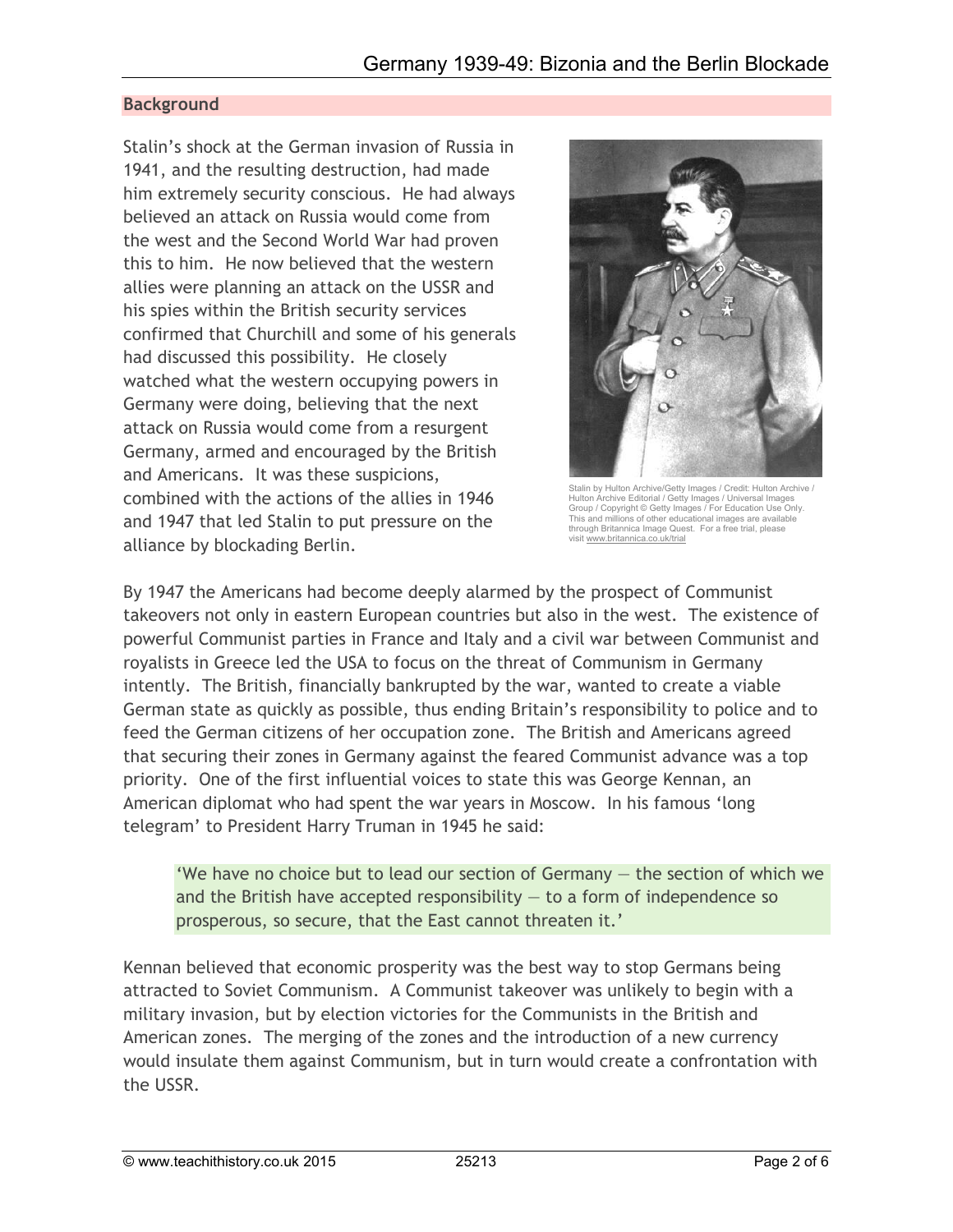### **Stalin's aims**

By 1947 Truman was convinced that America and her allies faced an unprecedented global threat from Communism. It was in the context of this anxiety that Berlin became the first front line of the Cold War, but were Truman's assumptions correct?

Historians' opinions are divided over Stalin's actual intentions. The historian of Soviet Russia and Nazi Germany, Robert Gellately argued in his book *Stalin's Curse*, that Stalin had a clearly mapped out plan for conquering West Germany and the rest of Western Europe. However, Giles MacDonogh, a specialist in German history argues that Stalin's USSR was too exhausted by war to consider any invasion of the west, having lost 27 million soldiers and civilians between 1941 and 1945.

#### **Merging the allied zones**

Many American and British commentators and politicians, by 1947, argued that the allies had imposed a harsh treaty on the Germans at Potsdam. This had alienated many Germans who might otherwise have been natural allies of the western powers. Now the threat of Communism had been fully revealed, they argued that it made sense to attract the German population over to the American and British side with the promise of economic prosperity. American and British diplomats and politicians believed that in the Soviet zone, the German population had already accepted Communism, which made both powers more determined to create a viable democratic state in the west. Both powers looked upon a divided Germany as desirable, an independent west German state would be more likely to support Britain and America; the allies believed that a united Germany might easily fall under soviet influence. In July 1946 it was agreed by the Americans and British that their zones should be merged, and within three years a selfsufficient West German state should exist. The one western power to object to the creation of a new German state was France, but by 1948 the French zone had also been incorporated into the newly developing West German state.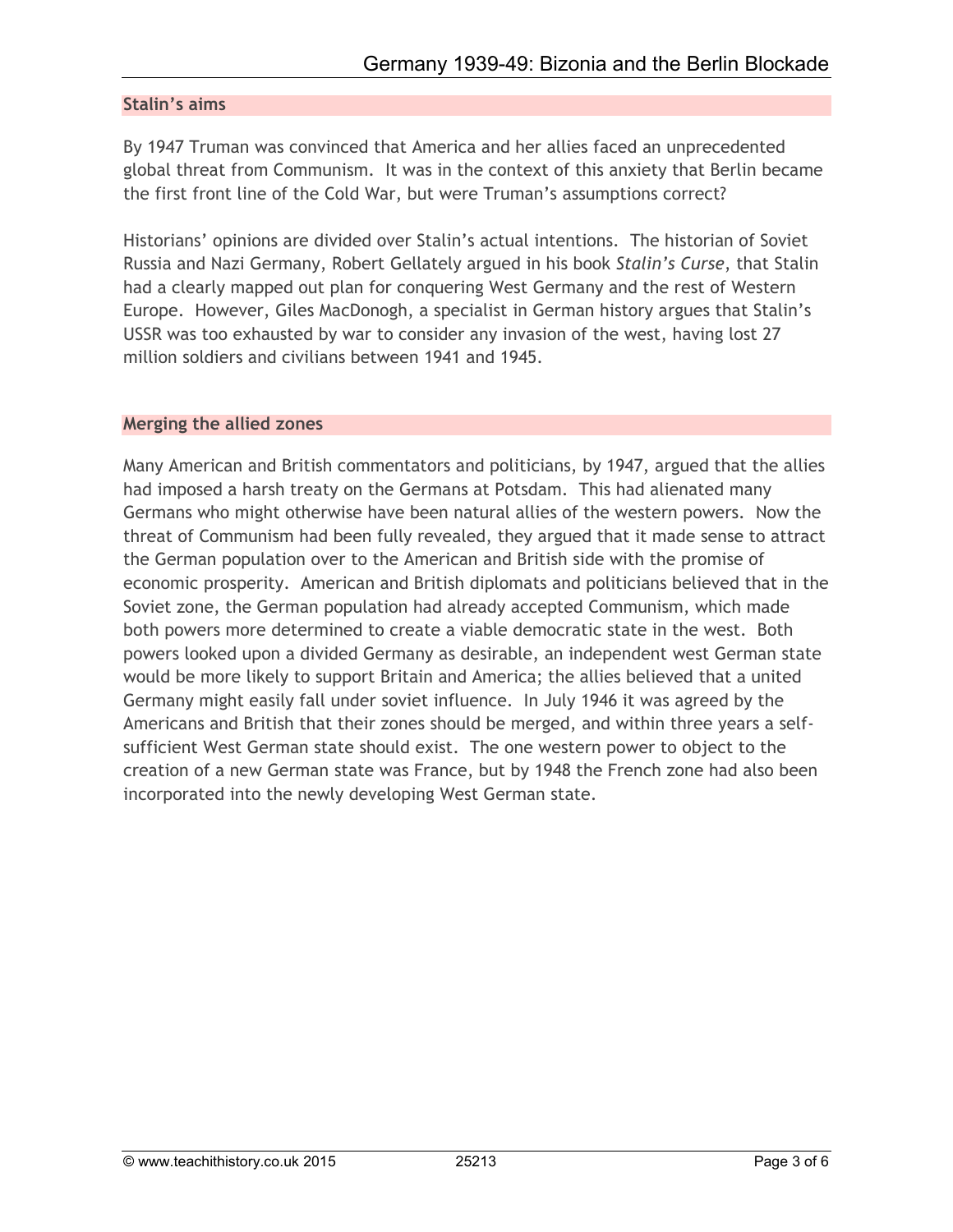### **Rising tensions**

In October 1946 the first elections in Berlin were held and the soviet backed Socialist party the SED (a front for the Communist party), gained less than a fifth of the vote. This was a humiliation for Stalin, the Soviet Union had tried and failed to manipulate the outcome of the election and the knowledge that an electoral takeover in Berlin was impossible led to greater hostility from the soviet occupation forces towards the western allies. The soviet authorities began to make access to Berlin for the western allies more and more difficult.

By 1948 the western zones of Germany were beginning to economically recover and a new found confidence in the German currency was one of the main factors in this return to prosperity. In the Russian zone, the soviets had deliberately over printed German bank notes, to finance the occupation of eastern Germany, but it resulted in inflation. This, in Stalin's eyes, was also desirable, as it would destroy what little savings the German bourgeoisie and other 'class enemies' had left. German farmers and traders lost all confidence in paper money and instead bartered food and goods or hoarded what few items of value they had. The creation of a new currency with a fixed value was essential to kick start the economic recovery. The new Deutsche Mark was exchanged for the inflated Reichs Mark at a rate of one DM for every ten RM, but the currency reform did not happen in the soviet zone. The western allies suspected that the Russians would simply over print again and wreck the entire operation. The soviets responded to this by cutting off all rail and road links to Berlin on 25 June 1948.

### **The Blockade**

The economic rejuvenation of the western zones and the success of currency reform presented Stalin with the pretext to act against the west in Berlin. However, his main goal had been to create a united Germany that would fall into a soviet sphere of influence. The huge sacrifices involved in the defeat of Germany meant that the possibility of the western allies controlling any part of Germany, to Stalin, anathema. He believed that the confrontation over Berlin would decide who, ultimately, had been victorious in the Second World War; to lose in Germany would render the wartime sacrifices redundant.

Long before the issue of currency reform had arisen, the soviets had engaged in a policy of trying to 'wear down' the British and Americans, through direct provocation, harassment and non-cooperation (short of actual military conflict). Blockading Berlin, by cutting off the road and rail links, was designed to bring the new economic miracle to an abrupt halt within the city and to introduce the threat of starvation. However, Stalin also hoped that the Soviet Union could provide food to the city, thus demonstrating to Berliners that Communism could provide materially for them. Air links to the city were kept open in order to prevent the possibility of an allied plane being accidentally shot down, and it was this decision that gave the British and Americans an opportunity to act. Stalin had no idea that they might try to relieve the city from the air.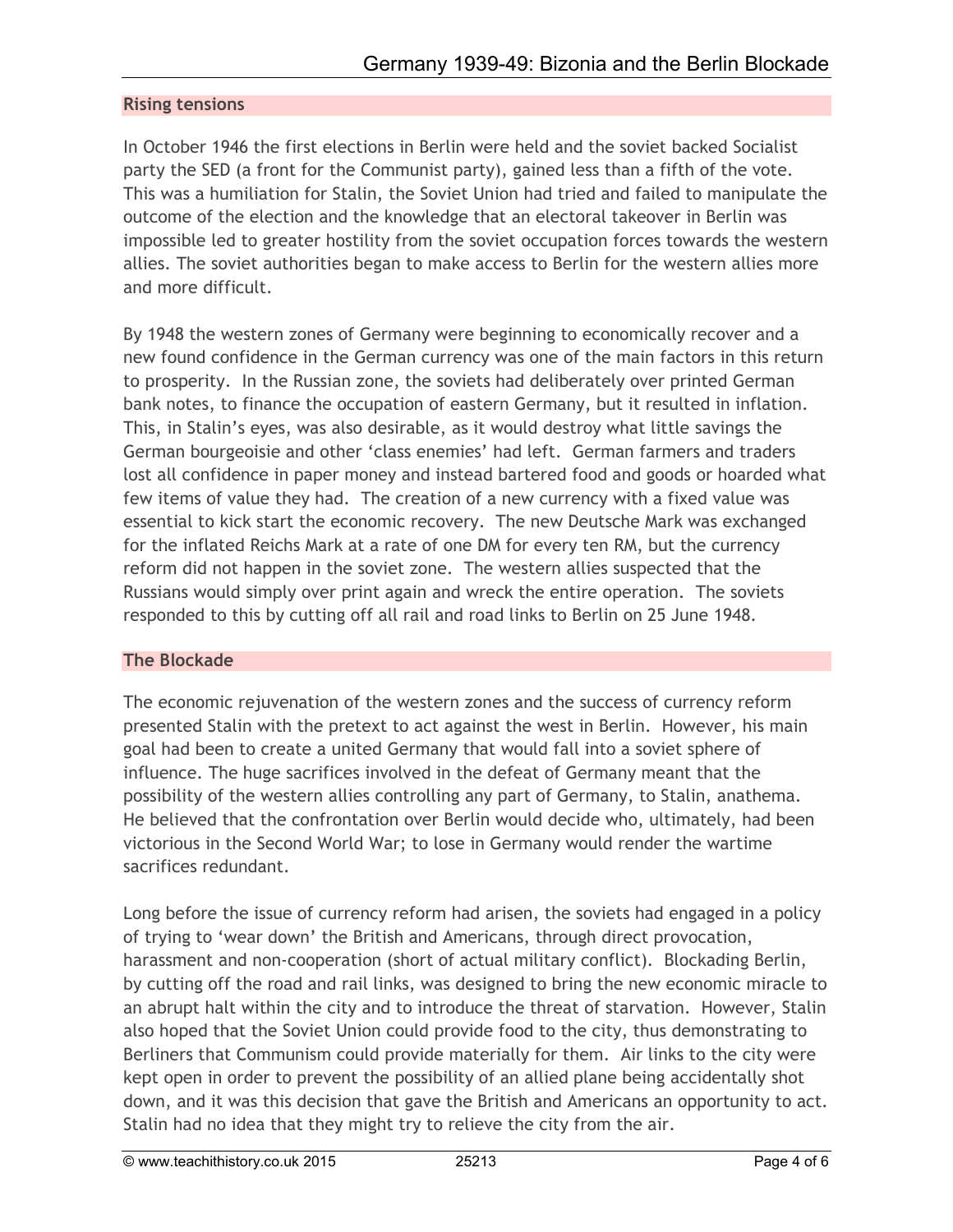## **The Airlift**

When it transpired that the soviets had no ability to provide food for the soviet and western sectors of Berlin, American and British commanders began to request food to be flown in. The first commodity to be cut off was milk, but the Americans shipped 200 tons of powdered and condensed milk into their sector. The allied powers were aware that the blockade was a bid to force them out, and some western commanders in Berlin believed it might be the start of a third world war. Lucius Clay, the American commander in chief in Germany, believed that a climb down by the allies in Berlin would discredit them in the eyes of the German people and the rest of Europe and would be a huge victory for the USSR.

At the height of the operation, on 16 April 1949, an allied aircraft landed in Berlin every minute.

In total, 394,509 tons of foodstuffs, coal and supplies were carried into Berlin.

Berliners received an average of 2,300 calories a day, which was higher than the UK food rationing system provided at the time.

Initially, the allies were concerned with supplying their own garrisons, but the relief effort was quickly extended to the civilians in the allied sectors. The actions of the Americans and the British were a huge propaganda victory in western Germany and the attempt to control Berlin through starvation backfired on the soviets. Any chance of political influence over western Germany ended with the start of the blockade.

The historian Tony Judt argued in his book *Postwar*, that Stalin was not as enthusiastic about occupying Berlin as has been suggested. Not only was the focus of Cold War tensions moving from Europe to Asia by 1949, following a Communist takeover in China and plans by Kim Il Sung in North Korea to invade the South, but Stalin saw Berlin as a means of testing western resolve. He also thought that he could force an agreement on the western powers to create a united, demilitarised and notionally neutral Germany. In time he planned to influence and dominate this new state.